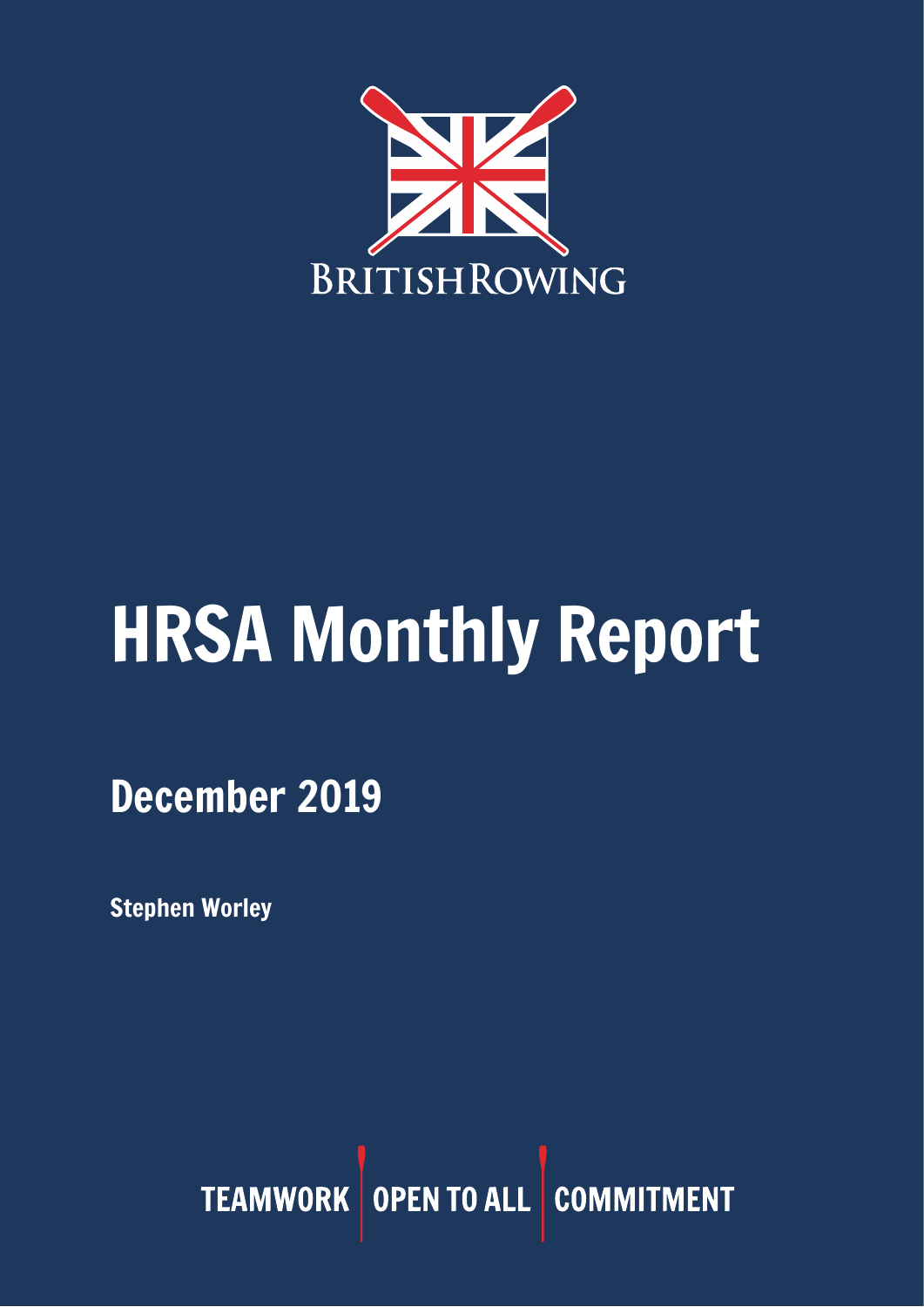

# Incident Reports in 2019

The annual analysis of Incident Reports has commenced and should be available with next month's report. The following clubs are to be congratulated for reporting the most incidents:-

| Club                  | Number of<br>reports |
|-----------------------|----------------------|
|                       |                      |
| <b>Avon County RC</b> | 51                   |
| <b>Putney Town RC</b> | 47                   |
| Marlow RC             | 42                   |
| Christchurch RC       | 4 I                  |

These clubs will each receive a certificate of commendation. A further thirteen clubs each reported twenty or more incidents. Please remember that incidents are learning opportunities and that people who report incidents should be commended as they are making meaningful contributions to rowing safety.

## Incident Reports in December

## **Well-lit Sculling boat**

This boat is equipped with a white light on the bow and a red and white light on the stern along with 6 meters (180 LEDs) of low power Christmas lights around the rigger and backstay, making it exceedingly conspicuous.



However, the boat was involved in a head on collision, in daylight, with a bow loaded 4+ that had crossed to the "wrong" side of the river. This resulted in a broken scull and a capsize. There was no warning from the 4+'s bank party and, surprisingly, the 4+ left the sculler to fend for himself. The club involved subsequently apologised.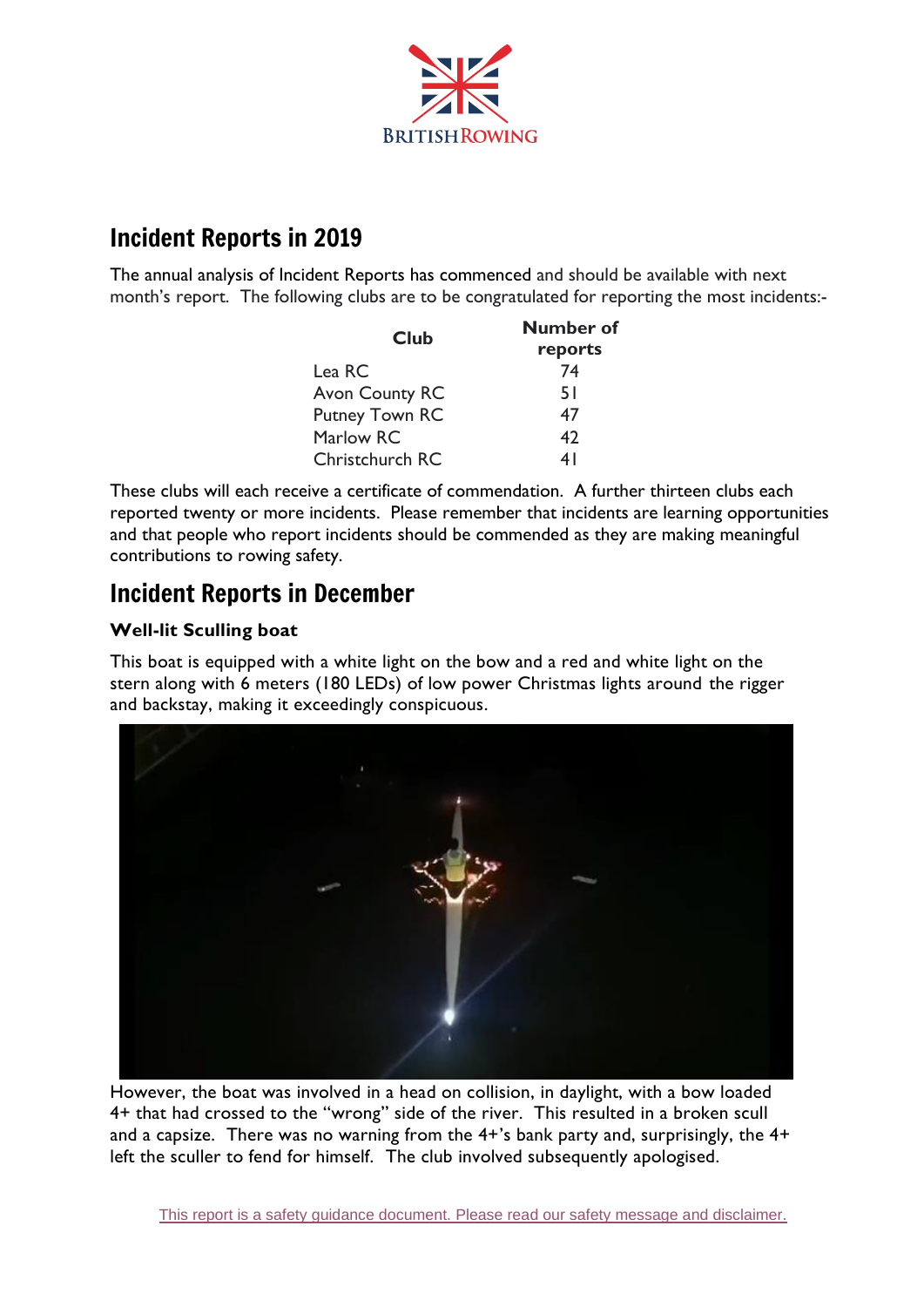

# Strong flow carries boat into bridge

The 4x+ rowed past the normal turning point well upstream of the bridge and, as it turned, was swept by the wind and river flow into a bridge buttresses just upstream of a weir.

The crew exited the boat into knee high water under the bridge to avoid being swept over the weir. A coach instructed them to move towards a bridge buttress where a



large fallen tree had been pinned to the buttress by the flow. They waited together just upstream of the tree. Another coach paddled out to the crew with lifejackets.

The local Fire Service Swift Water Rescue Team attended and the crew was assisted to the bank with the aid of a safety line between the bank and the tree.

The crew suffered from mild hypothermia due to a long wait for emergency services. They were assessed and discharged by the ambulance service shortly afterwards. The boat continued over the weir. The boat is very badly damaged and blades were lost.

In another incident at a different club a 4x was passing upstream under a bridge when the strong flow pushed



the boat so that the blades on one side hit a bridge column. The boat came to rest at right angles to the stream and was pinned amidships against a bridge column. It then started to capsize. One rower fell out and was swept down river. The three other crew members fell in and swam with the boat through another arch and met the first crew member. They then swam with the boat to the bank.

In yet another incident on the same day at the same club another 4x was swept downstream into moored boats. Their blades were trapped under the moored boat and they were unable to manoeuvre. They were assisted by a local gig club. The rowers were removed from the boat and the boat was towed away.

Please take great care when near bridges or upstream of weirs and moorings and keep well clear of them particularly if the wind or flow is strong.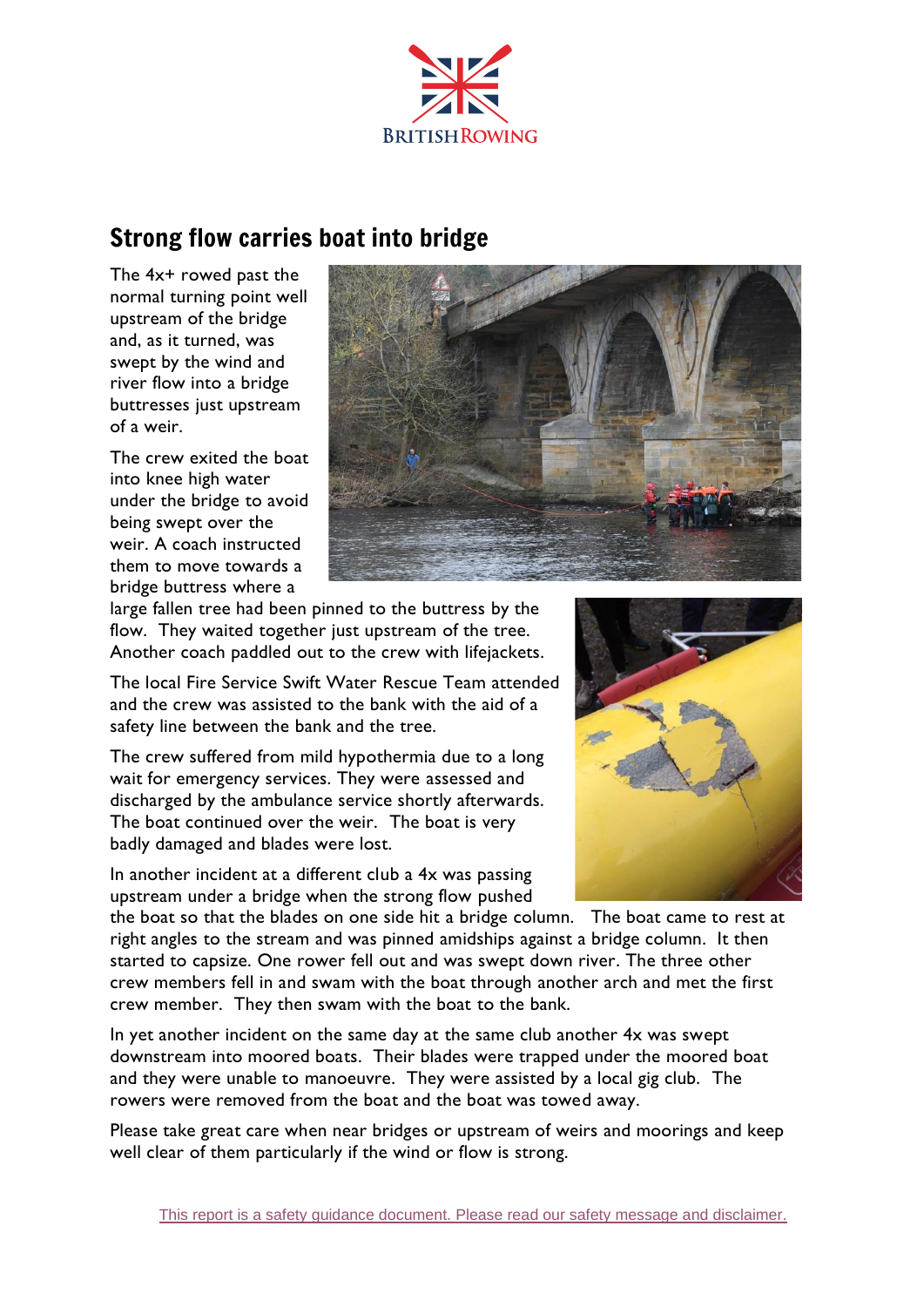

#### **Collisions near bends in rivers**

There were two head on collisions when crews rounded corners and strayed onto the "wrong" side of the river. In one case the crew that strayed was doing a time trial. In the other incident the crew was overtaking another boat and the bank parties were not well placed to assist as their bikes had collided, possibly due to one not having working lights.

In one incident a rower was knocked into the water and was taken to the hospital as there were signs of hypothermia. Another rower was hit on the head, resulting to a deep cut in his ear with internal swelling: he was taken to the hospital immediately to be assessed for concussion and so that his ear could be treated; this needed several follow up appointments.

Both these incidents would not have happened if more attention had been paid to steering and keeping a good lookout. Overtaking on bends needs great care and is best avoided. Taking part in full pressure rowing does not absolve a crew from taking care to avoid collisions; even greater attention is needed at high speeds. In these circumstances, carelessness causes harm.

## **Taking care of Juniors when items were stolen**

An incident report described the exemplary care that a club took of its juniors at a competition when the club truck was broken into and items were stolen. Other vehicles had also been broken into and had items stolen.

The first priority was to ensure that the rowers were all dry and warm. Local clubs provided spare clothing to keep the rowers warm and dry, this was greatly appreciated.

The biggest concern was the loss of train tickets and how to get 16 junior athletes home. Parents were notified and contact was made with the railway company. One parent travelled with those on the train to ensure that there were no issues. The juniors were all able to locate electronic copies of tickets. The club has subsequently heard from the railway company that there would be no issues with lost tickets had the copies not been found. This too was greatly appreciated.

It is good to see the rowing community coming together to support colleagues in need and to see a club taking such good care of its members.

## **Rowing near a weir**

A novice cox steered towards the weir instead of away. Fortunately, the boat did not go over the weir and was steered into calmer waters where it ran aground.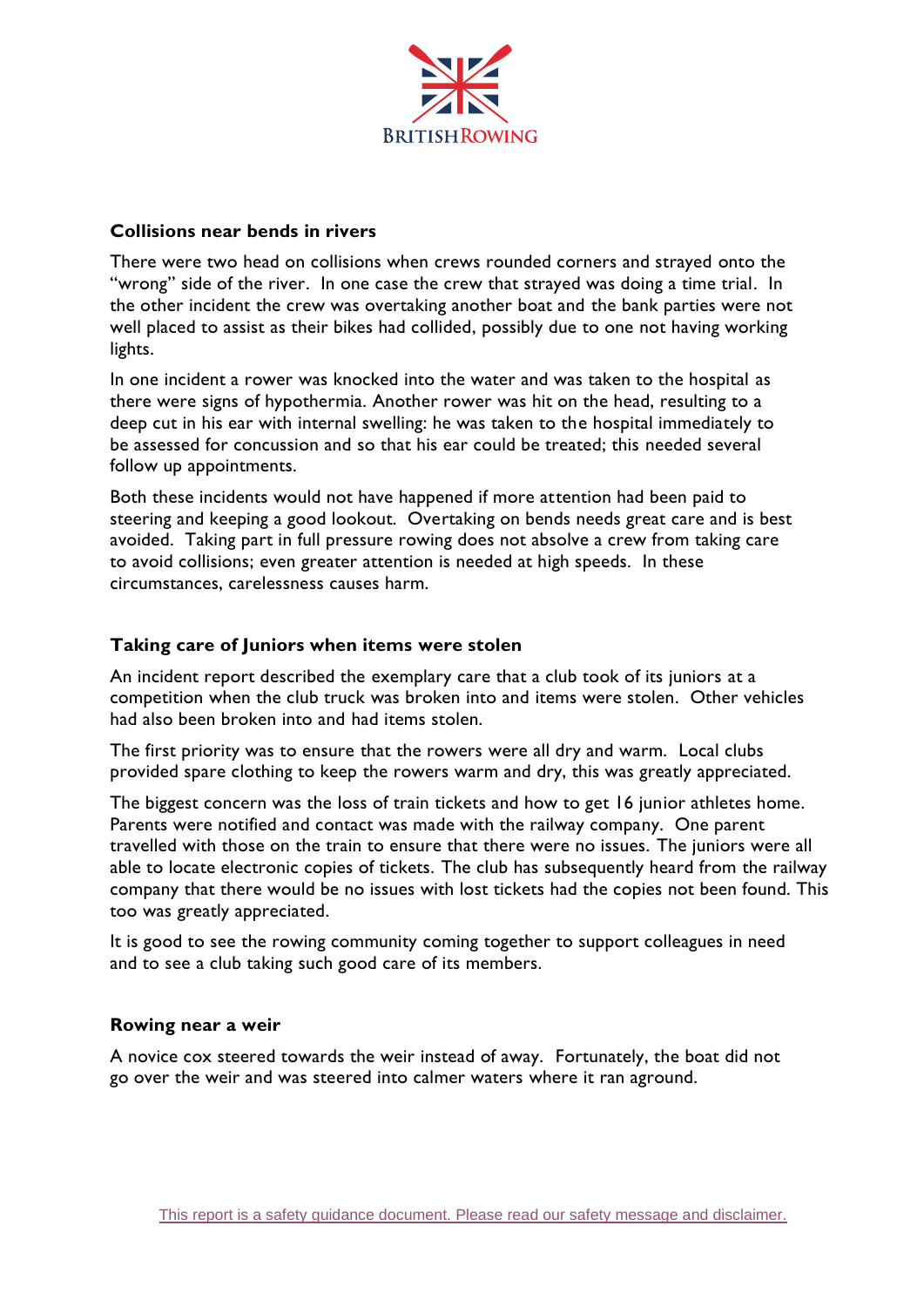

#### **Another Indoor Rower collapses, twice**

This follows the collapse of another indoor rower that was described in last month's report.

A rower collapsed from a rowing machine twice on consecutive Mondays. On the first occasion the rower completed the assigned activity, stood up and collapsed. On the second occasion the rower collapsed from the rowing machine after completing part of the planned activity. She lost consciousness for several seconds but soon regained consciousness. She had blue lips.

It later transpired that she has a heart condition and that she is under the care of a cardiologist. It was suggested that she was referred back to her GP and cardiologist with a request for written medical advice. It was also recommended that the GP and cardiologist should be informed that rowing, in this form, is a highly strenuous and energetic activity.

The gym banned her from all training as she had not shared informed about her medical condition. This is unfortunate as there are many other less stressful exercises that could, with care, safely be practised in the gym. She has also not been allowed to continue with on-the-water activities.

The coach in this case is relatively young and has recently qualified. He was advised to consider the extent to which he feels able to support a person whose symptoms go beyond those described. Dealing with a serious cardiac incident can be frightening. Coaches should decide whether they wish to avoid being put under this kind of pressure.

## **Indoor Rower traps her hair in a rowing machine**

A rower was assisting a colleague in an indoor rowing relay by holding one of their feet in a Concept 2 rowing machine. Her hair was tied back in a pony tail but still managed to become entangled in the chain mechanism of the machine. About 8 cm of her hair had to be cut to free her.

The club has concluded that, in the short term, rowers with long hair will be advised by the coaches to either stay away from that end of the machine or have their hair suitably styled (e.g. braided, put up in a bun etc).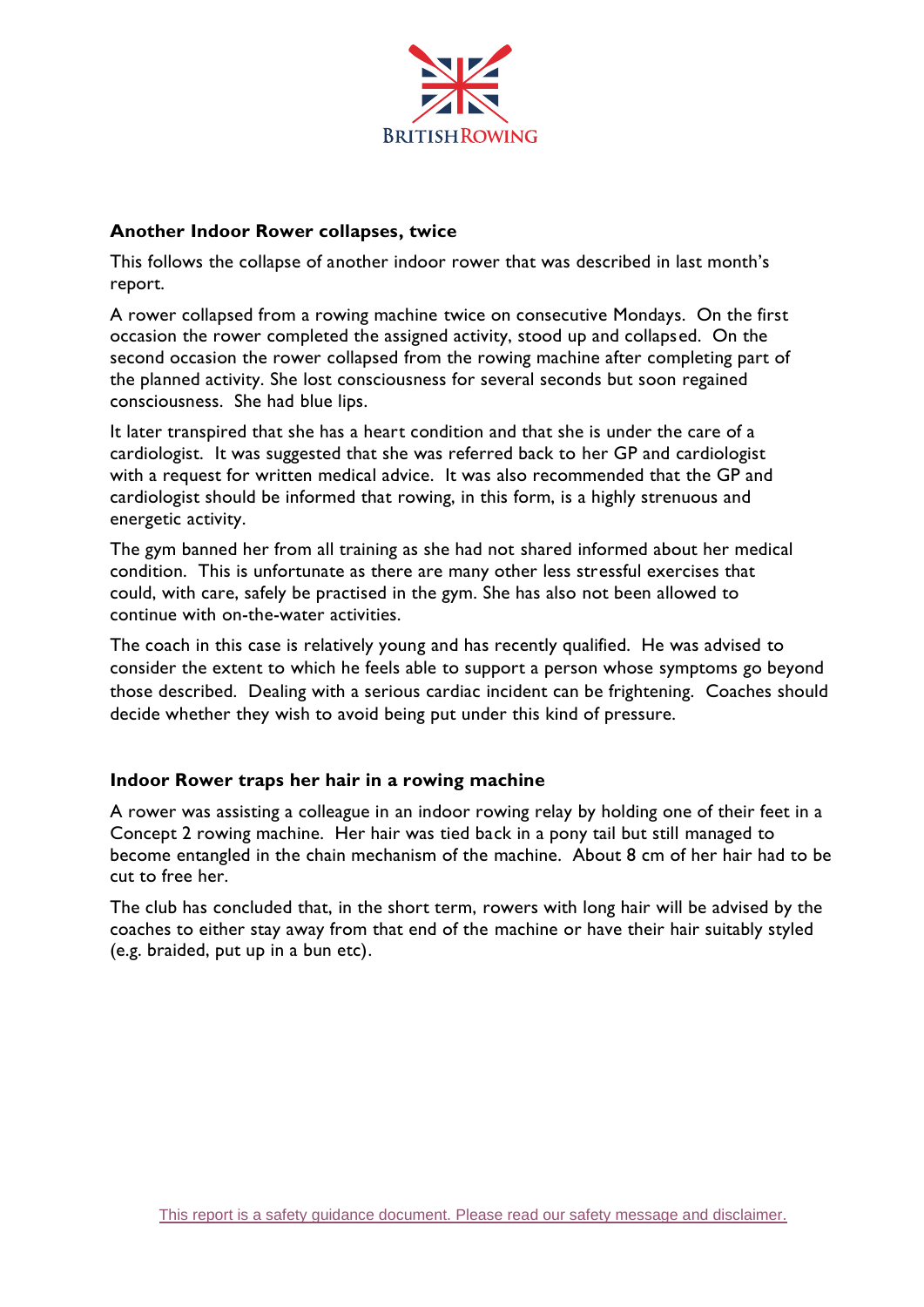

## **Boats blow into bushes and capsize**

There were two incidents where boats were blown into bushes on banks, were unable to extricate themselves and capsized.

In one incident a 4x+ became entangled in some bankside bushes after a brief stop. The prevailing wind made it difficult to extricate the boat. The sculls on one side caught on the steep bank and the wind pushed the boat further into the bank; the boat capsized.

In another incident, a 2x was moving slowly when it was carried into overhanging trees and was pinned close to the bank by the stream and breeze. The boat became entangled and capsized.

Please take care not to stop or row slowly past bushes as once the blades become entangled in the bushes it is difficult to self-rescue, however, rescue by launch is relatively simple.

## Additional Buoyancy in boats

This topic was discussed at the recent NRSC meeting and it was concluded that where additional buoyancy is needed then clubs should add as much as they reasonably can. Where buoyancy bags are fitted they should be fully inflated.

## Coaching Qualifications and Insurance

One club reported that they were under the impression that our insurers required that *"All activities including coaching and competitions are led by coaches and officials who are qualified to comply with NGB or UKCC standards."* This was discussed with the Senior Broker Sport, Recreation Equine & Contingency at Howdens (our insurance brokers) who explained that in practice insurers are satisfied if clubs implement the advice and guidance provided by their National Governing Body. In the case of Rowing Clubs then they should follow the guidance in RowSafe. I have asked for written confirmation.

Individual coaches are covered, even if not qualified, this is explained in the following two frequently asked questions on the insurance microsite [here:](https://www.britishrowing.org/knowledge/british-rowing-clubhub/club-governance/insurance/)-

Q If I am coaching but I don't have a qualification, am I insured?

*A Yes, as long as you are only coaching within your capabilities and you are not receiving any payment for your coaching.*

Q I am a qualified coach but I am coaching as a volunteer. Am I covered?

*A Yes, a volunteer coach who is qualified would be covered under their COACH membership.*

This information can be found [here.](http://british-rowing-insurance.co.uk/faqs-coaches#FAQ_11)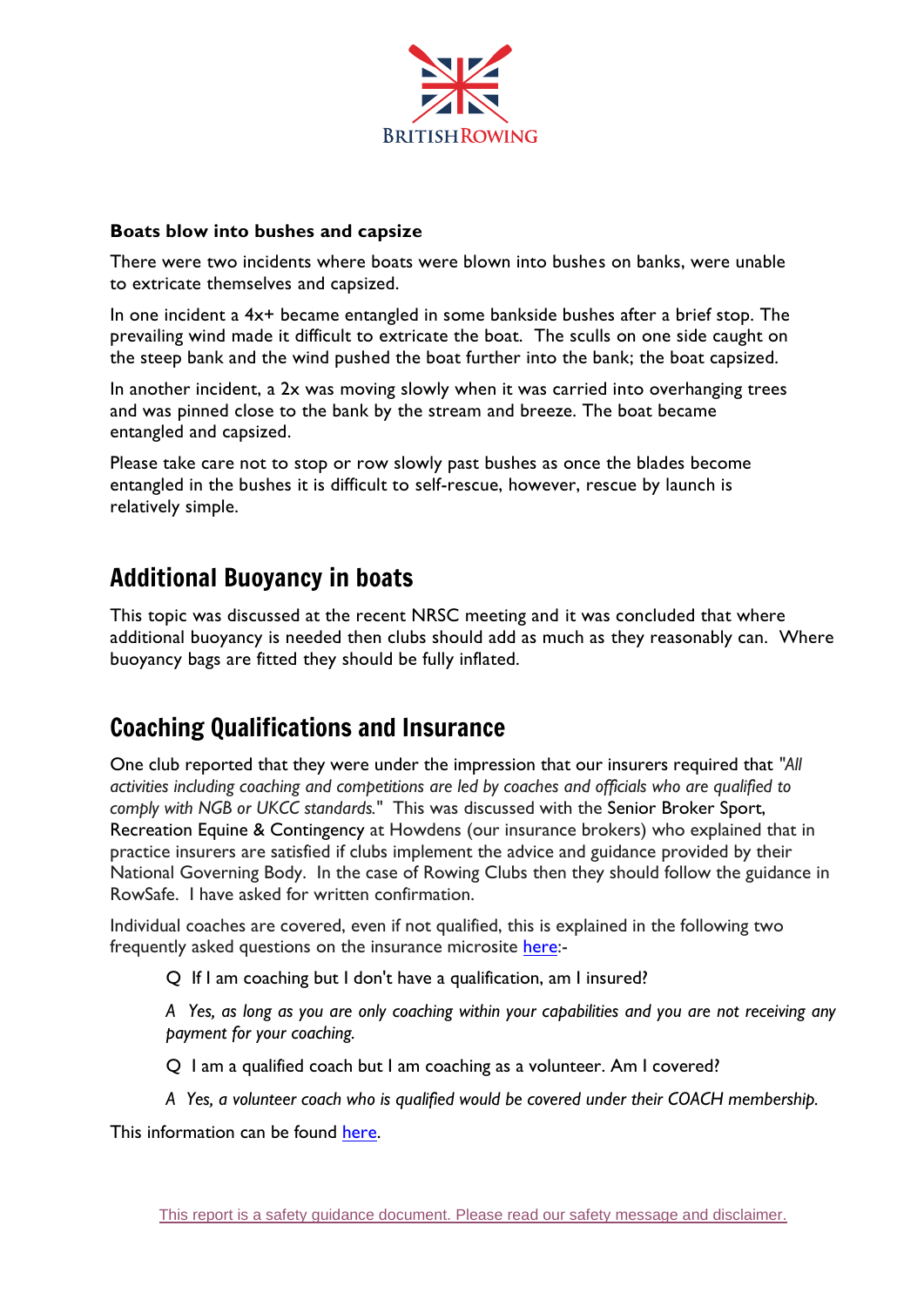

## **Weirs**

There have been several incidents where strong river flows have caused crews to be swept towards weirs. Some of these are described above.

The dangers posed by weirs are often underestimated and these have been explained in a recent Safety Alert entitled "Keep Clear of Weirs". A copy is included with this report and is available [here.](https://www.britishrowing.org/wp-content/uploads/2019/12/Safety-Alert-Keep-clear-of-Weirs-Dec-2019.pdf) The safety message is "Stay clear of weirs and if the flow is strong then stay well clear".

The diagram in the Safety Alert is taken from the West Mercia Search and Rescue website. This also contains a training course on Water Safety that can be found [here.](https://westmerciasar.org.uk/homeanddry/free-water-safety-online-course/) This course is useful as it covers a wide range of relevant subjects including cold water shock, fast flowing water, river flow and eddies, lakes and pools, floods including hidden dangers and being trapped, diseases and infections, calling for help, flooded streams, dangers of ice, rescue techniques (talk, reach, throw) and resuscitation.

The alternative diagram, was published in Montana Outdoors and this provides additional information.



TRAPPED Low-head dams don't appear dangerous. Because the structure is hidden underwater, boaters, kayakers, and other floaters can't judge how deep the water is above and below the damor how fast it moves over the top. Also hidden is the deadly hydraulic, caused by the large volume

of water flowing over the structure. Victims are usually trapped between the two current forces.

Both the Environment Agency (through Natural Resources Wales) and the Royal Society for the Prevention of Accidents (RoSPA) provide guidance on weir risk assessments, these can be found [here](https://www.rescue3europe.com/downloads/weir/Weir%20Risk%20Assessment%20-%20English%20v3.2.pdf) and [here.](https://www.rospa.com/rospaweb/docs/advice-services/leisure-safety/wier-assessment.pdf)

This report is a safety guidance document. Please read our safety message and [disclaimer.](#page-11-0)

# **Deceptive Drowning Machine**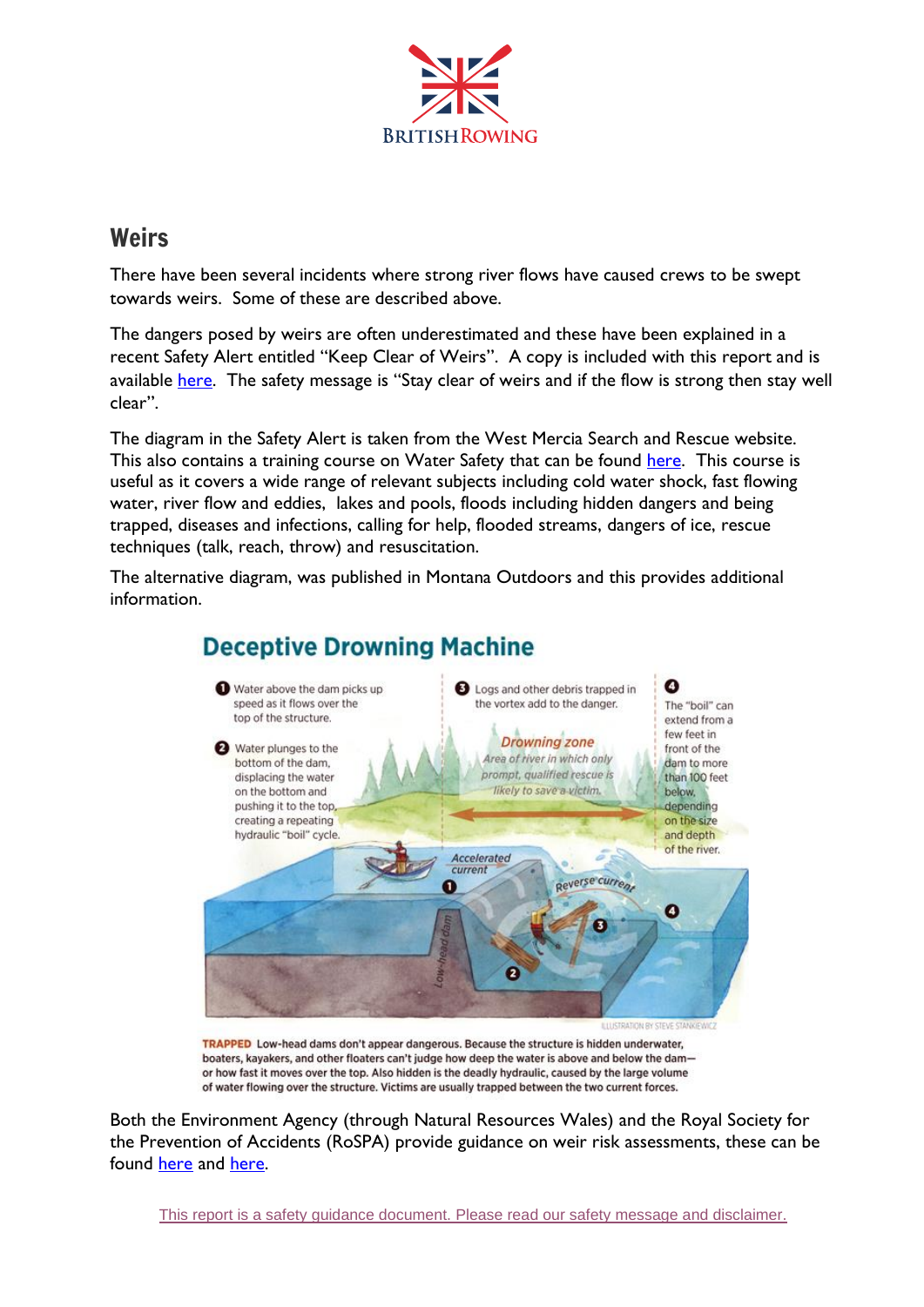

# The use of Disclaimers by Clubs and Events

There has been an extensive discussion with a correspondent who feels that disclaimers should be used extensively so that clubs and events can deny liability if harm is caused to rowers. It was explained that disclaimers have no effect if the harm results from an act or omission of the club or event as this could constitute negligence.

In this context the word "events" is used to include both competitive events (e.g. regattas) and non-competitive events (e.g. tours)

A definitive response based on the law relating to liability and legal precedents was provided. This is presented in Appendix 1.

I have included a disclaimer in this report and one is included in RowSafe and Safety Alerts. The advice and guidance I provide in all of these publications is done to the best of my ability but may not be sufficient in some circumstances where local conditions can be extreme. It is for this reason that clubs and events are expected to complete their own risk assessments and take action accordingly.

# Work with British Canoeing

British Canoeing has issued a Safety Alert on Weil's disease (Leptospirosis) in which it states:-

*"British Canoeing can confirm we have had a report of a confirmed case of Weil's disease around Holme Pierrepont and the River Trent during December 2019."* This Safety Alert is available [here.](https://www.britishcanoeing.org.uk/news/2019/safety-alert-weils-disease)

The information contained in the British Canoeing Safety Alert is also contained in the British Rowing Safety Alert, however the latter is more extensive. The British Rowing Safety Alert can be found [here.](https://www.britishrowing.org/wp-content/uploads/2018/11/Safety-Alert-Weils-disease.pdf)

# Safety Audit - Criteria for suspending clubs

It is understood that the response by clubs to Safety Audit has been better than ever this year. It has also been confirmed that the criterion for the suspension of clubs from entering British Rowing competitions is that their Safety Audit has not been accepted by their Regional Rowing Safety Adviser.

# Safety Audit – Visit to Clubs

The desirability of visits to clubs to review their submissions to the Safety Audit has been discussed by the National Rowing Safety Committee. It was concluded that these visits are desirable. I accompanied a RRSA during his visit to one club.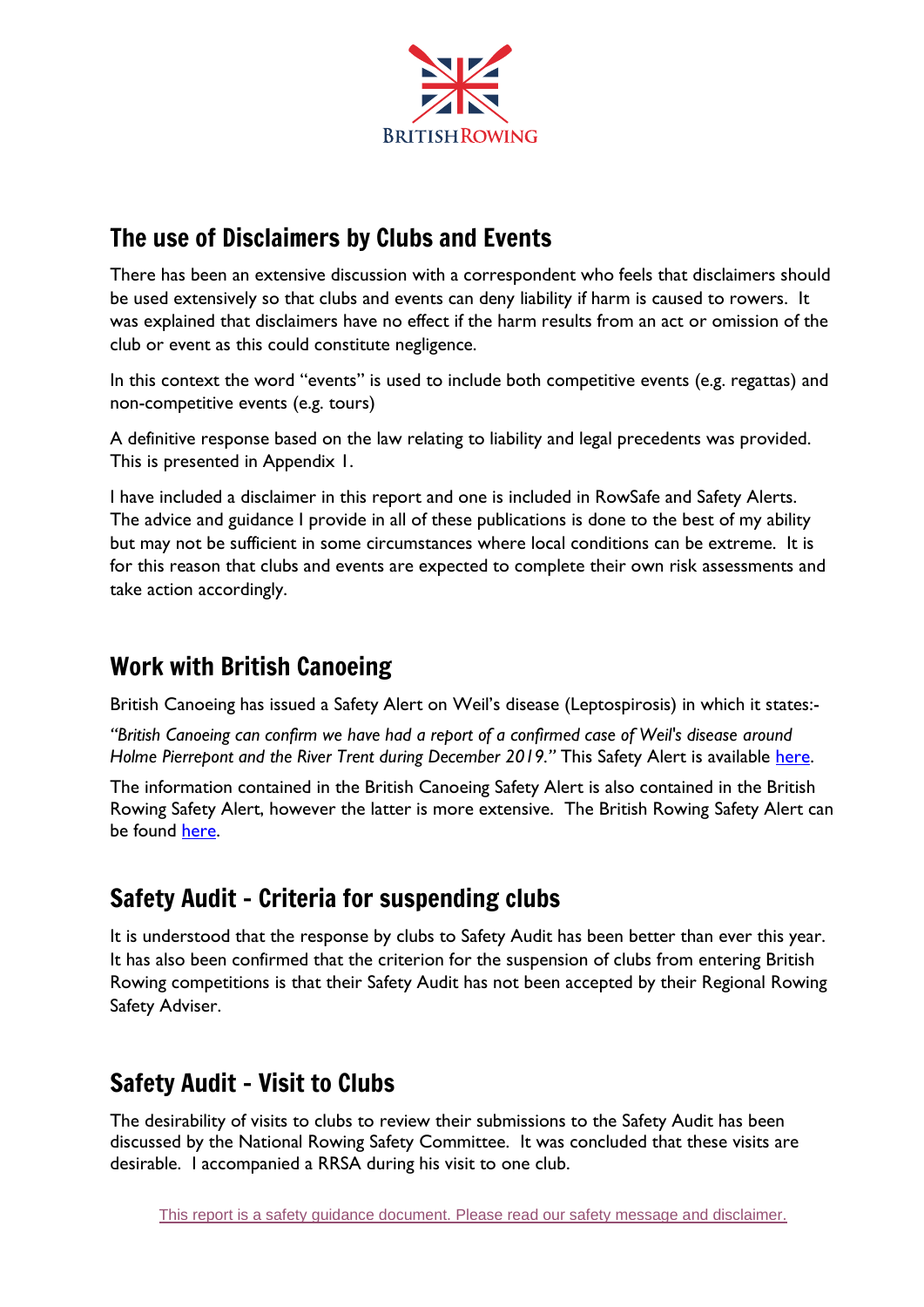

# Appendix 1 – Response on Disclaimers quoting legal precedents

I will explain why, in my view, disclaimers are of no value in rowing but first let me explain that it is my job to provide advice that will reduce the probability of hazardous events and, if such an event does occur, then to reduce the severity of the harm that it causes. I try not to get involved in the aftermath of incidents and the various arguments about liability. I leave that to our insurers, as I will explain later.

Please understand that I am a Chartered Engineer and not a Lawyer but have acquired a little understanding of the laws relating to liability. These are my opinions and not necessarily those of any others.

In my view the purpose of a disclaimer is simply to transfer liability from the person or organisation that allows harm to occur back to the person or organisation that suffers that harm. I would have a difficult time arguing that this is ethical. However, I will argue that in the context of rowing, disclaimers are not effective.

I will explain this in the context of:-

- Criminal Law
- Civil Law Unforeseeable Risk
- Civil Law Foreseeable Risk

## **Criminal Law**

There is no defence in criminal law based on an innocent party accepting legal responsibility for a criminal act by another. Doing so could constitute a criminal conspiracy and render both the person undertaking the criminal act and the person accepting responsibility for it liable to prosecution. It could also be viewed as an attempt to pervert the course of justice.

The Health and Safety at Work, etc. Act 1974 does not apply to volunteers and clubs (other than in relation to clubs that have employees) except to the extent that they control premises. There is further information on this in relation to both criminal and civil law [here.](https://www.hse.gov.uk/voluntary/when-it-applies.htm)

If a club or event caused the death of a rower or anyone else, to whom it owed a "relevant duty of care", as defined in section 2 of the Corporate Manslaughter and Corporate Homicide Act 2007 (see subsections  $(1)(c)(i)$  "supplier of services" and  $(6)(b)$  "acceptance of risk" [here\)](http://www.legislation.gov.uk/ukpga/2007/19/section/2), then it would not be protected by a disclaimer.

## **Civil Law - Unforeseeable Risk**

If a risk is unforeseeable then it would not be reasonable to hold someone to account for not foreseeing it. A reasonable person cannot do the impossible, neither can anyone else. The same applies to hazardous events where the probability of the event occurring is very low. There is case law on this in *Hadley v Baxendale* (*[1854] 9 Ex 341*).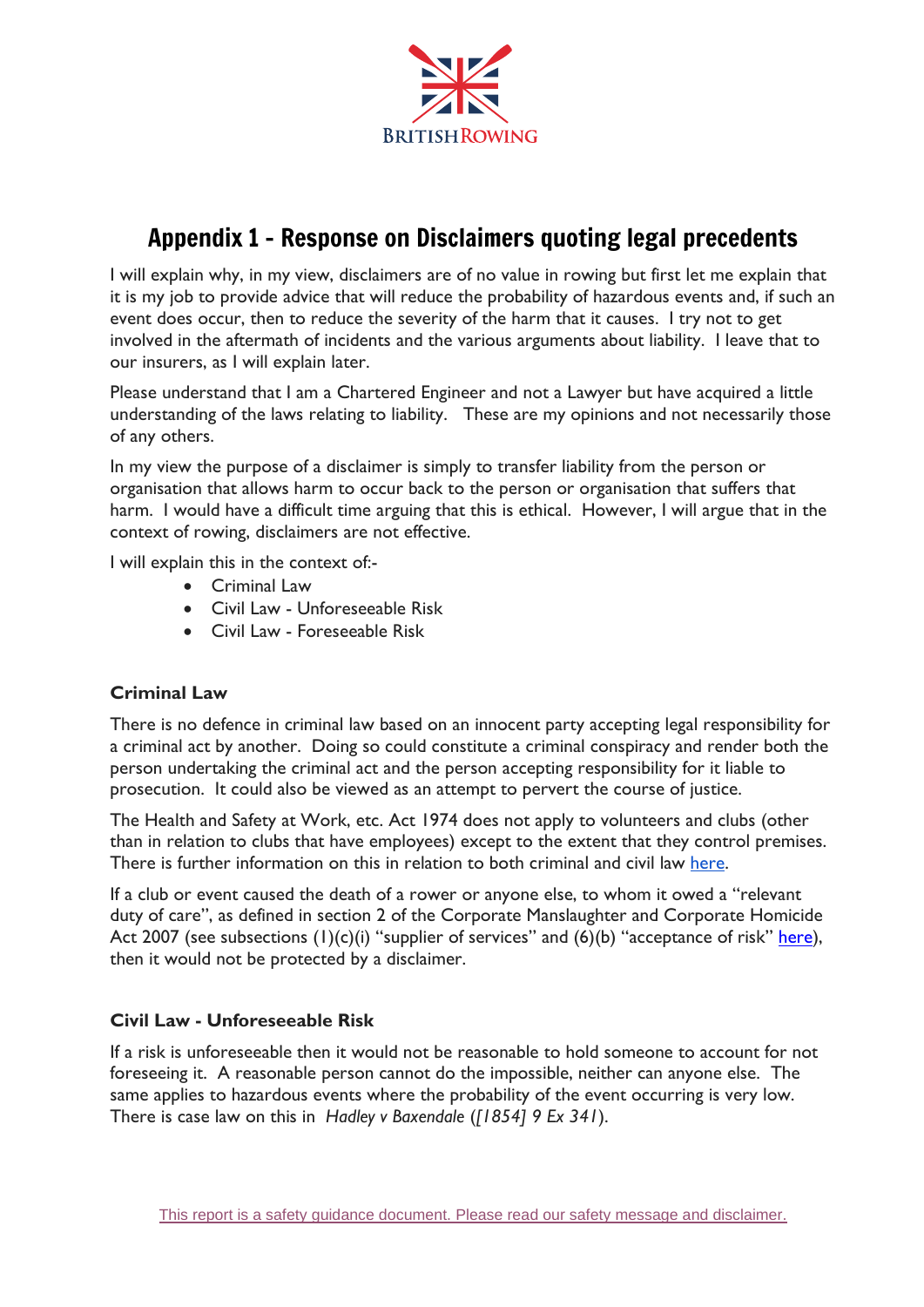

In the case of negligence the test for remoteness of damage is whether the kind of damage suffered was reasonably foreseeable by the defendant at the time of the breach of duty (*Overseas Tankship (UK) Ltd v Morts Dock and Engineering Co Ltd (The Wagon Mound No 1) [1961] AC 388*). The defendant will be liable for any type of damage which is reasonably foreseeable as liable to happen even in the most unusual case unless the risk is so small that a reasonable man would in the whole circumstances feel justified in neglecting it (*Heron II [1969] 1 AC 350*). This information was found [here.](https://uk.practicallaw.thomsonreuters.com/4-107-7138?transitionType=Default&contextData=(sc.Default)&firstPage=true&bhcp=1)

There is further case law on what constitutes a foreseeable risk in *Dean & Chapter Of Rochester Cathedral v Leonard Debell (2016)[2016] EWCA Civ 1094 CA (Civ Div)* (*Hallett LJ, Elias LJ) 09/11/2016.* According to Lord Justice Elias, the judge had to apply the concept of reasonable foreseeability taking a 'practical and realistic approach' to the kind of dangers which the cathedral were obliged to remedy. Just because a risk is foreseeable, it should not result in automatic liability. The duty is to ensure the reasonable safety of visitors, the risk must amount to more than the everyday risk from normal blemishes or defects common to any road or path. There is further information [here.](https://www.forbessolicitors.co.uk/news/37582/court-of-appeal-clarifies-reasonable-foreseeability-test)

I cannot, by definition, give you an example of an unforeseeable risk as to do so I would have to be able to foresee it. However, I once saw an item in a risk assessment where the probability of a hazardous event occurring was so low that no preventative action could be justified. The risk involved a passing railway train being derailed and falling onto a passing rowing boat. It was not necessary to take any action to avoid harm from an incident that was so improbable.

As in all civil cases, liability does not attach to anyone who acts reasonably.

## **Civil Law - Foreseeable Risk**

Foreseeable risks should be incorporated into risk assessments and the actions to reduce the probability of a hazardous event together with the actions to reduce the severity of harm should be identified there too. If this is completed reasonably well then there should not be any events that cause significant harm. However, there are several ways that this process can fail. The most common is to fail to identify a foreseeable hazard so that it is not considered in the risk assessment. It is also possible to fail to take any action and fail to take sufficient action. We (the safety community together with clubs and events) work very hard to stop this from happening.

Collisions are our most common incident that causes (usually little) harm. These are usually caused by individual failings of rowers to follow simple instructions (keep a good lookout and keep to the correct place on the waterway).

It is a central principle of common law that no liability attaches to foreseeable consequences of voluntary actions. This is summarised, as follows, in the House of Lords Judgement in 1998-99 in the case of the Commissioners of Police for the Metropolis v. Reeves (A.P.) (Joint Administratix of the Estate of Martin Lynch, Deceased):-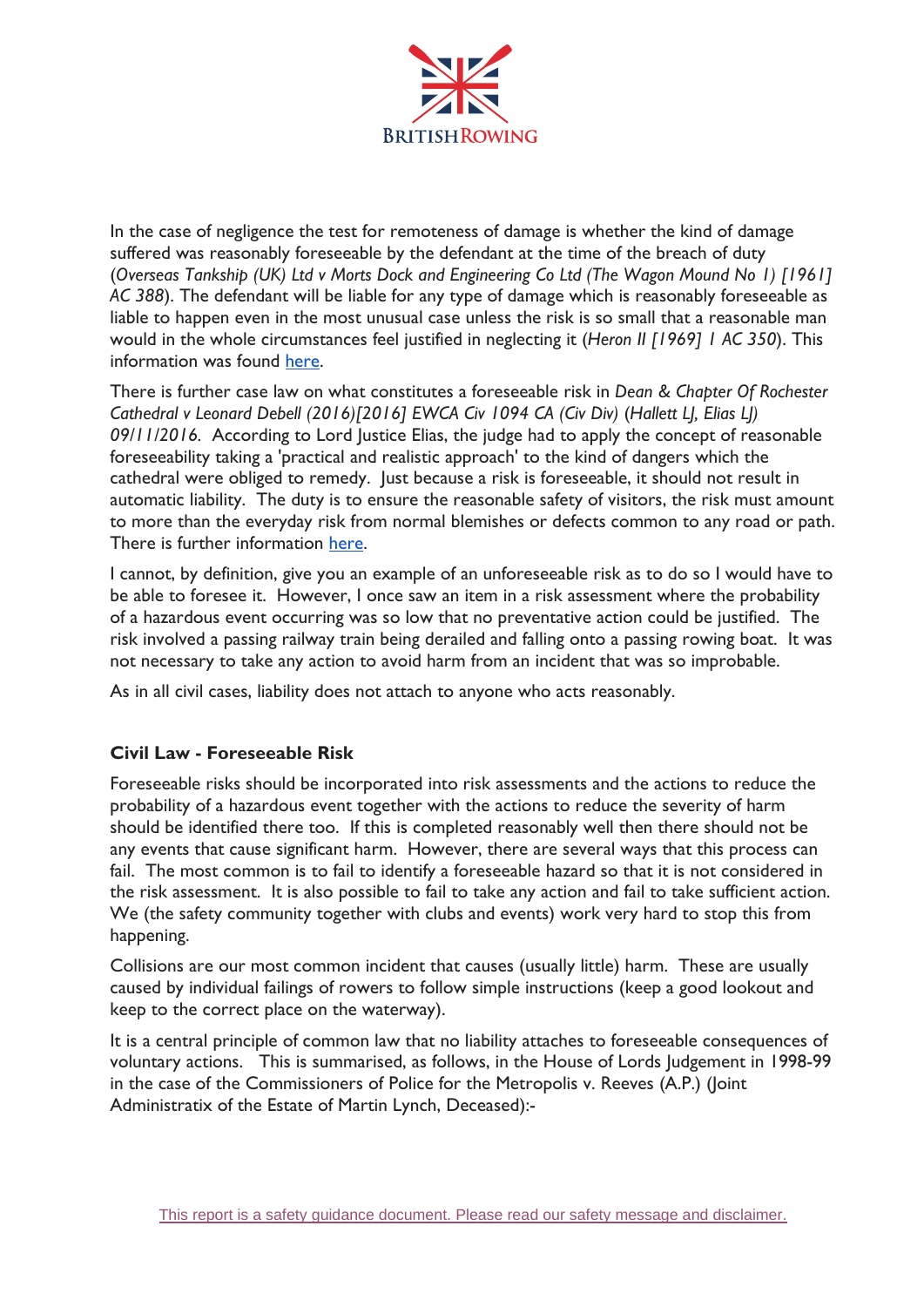

"... it is a basic rule of English law that a plaintiff cannot complain of the consequences of his own fully *voluntary conduct--his own "free, deliberate and informed" act:* see Hart and Honore: Causation in the Law, 2nd ed. (1985), p. 136. ". More information can be found [here.](https://publications.parliament.uk/pa/ld199899/ldjudgmt/jd990715/reeves01.htm)

It may also be worth noting that in the event of harm resulting from attempts to rescue or resuscitate a person then no liability attaches to a person whose action is reasonable. This is another principal of common law and is made clear in section 3 of the Social Action, Responsibility and Heroism Act 2015 (see [here\)](http://www.legislation.gov.uk/ukpga/2015/3/section/3/enacted).

In the worst case scenario when a club or competition or individual rower fails to take sufficient action or care and harm is caused as a consequence then we rely on our insurers to assume financial liability for any loss. All British Rowing clubs, competitions and individual members are insured. This is a requirement for clubs and competitions and is included in the membership fees for individual rowers (including coaches).

British Rowing offer insurance through its brokers and most clubs, events and all individual members are insured through the same company. In this context the allocation of blame or responsibility is irrelevant as the financial burden will fall on the same insurer whoever is at fault. As a result we do not waste energy on allocating blame and a disclaimer is not needed as it would only help us if we were trying to do something that, in fact, we do not need to do.

I hope that this explanation is clear and comprehensive.